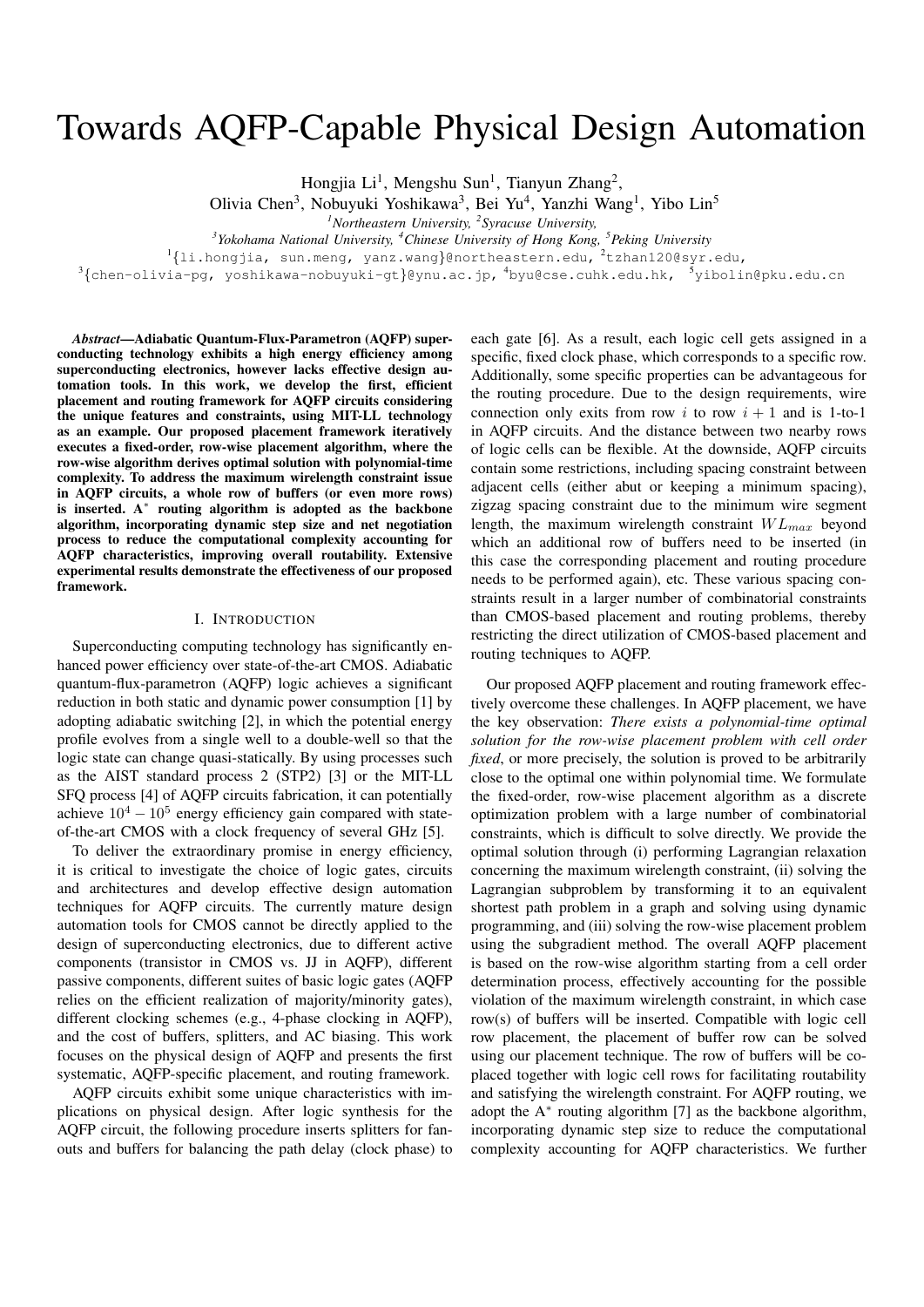

Fig. 1: Four phase clocking scheme and data propagation for AQFP circuits.



Fig. 2: Examples of AQFP logic gates (AND, NOR, MAJ, and splitter).

incorporate the net negotiation process [8] to avoid the timeconsuming rip-up and re-route and improve routability, resulting in a fast overall routing speed.

Experimental results demonstrate the effectiveness of the proposed framework. On representative benchmark circuits, the proposed framework achieves up to 40.2% reduction in total routed wirelength compared with baselines, with fast speed and satisfying all constraints. Moreover, the proposed framework enables the efficient physical design of a full 32-bit ALU for the RISC-V processor, beyond the prior design capability of AQFP which cannot satisfy design constraints simultaneously, illustrating the benefit of design automation.

#### II. BACKGROUND AND MOTIVATION

## *A. AQFP Superconducting Logic*

The standard AQFP cell library [9] is built via the minimalist design approach [9], including basic logic gates such as AND, OR, NOT, MAJORITY, BUFFER, and SPLITTER. An AQFP logic gate is driven by AC-power, which serves both as the excitation current and synchronization mechanism [10]. The AQFP buffer is based on a double-Josephson-Junction SQUID [11], which is the basic structure in AQFP circuits. The AQFP inverter and constant cell are designed based on the AQFP buffer [6]. The AQFP inverter is designed by negating the coupling coefficient of the output transformer in the AQFP buffer. And the AQFP constant gate is implemented based on the asymmetry of excitation flux inductances in the AQFP buffer. Additionally, the splitter in AQFP is also implemented from the AQFP buffer. Unlike the direct fan-out in CMOS gates, in the AQFP circuit, splitters are utilized to fan-out for all gates (when the number of fan-outs is 2 or more). Fig. 2 shows examples of AQFP logic gates.

In AQFP circuits, both combinational and sequential AQFP logic cells are driven by AC-power compared with the conventional CMOS technology. Other than the excitation current, the AC power also serves as the synchronization mechanism, i.e.,



Fig. 3: The Illustration of spacing constraints in the AQFP placement with the detail of interconnect via.

a clock signal to synchronize the outputs of all gates in the same clock phase. Hence, data propagation in AQFP circuits requires overlapping of clock signals from nearby phases. An example of a four-phase clocking scheme of AQFP circuits and corresponding data flow is shown in Fig. 1. As shown in Fig. 1, each AQFP logic gate is driven by an AC clock signal and assigned with one specific clock phase, which makes AQFP circuits "deep-pipelining" in nature. In this clocking scheme, all inputs for a logic gate should have the same delay (clock phases) from the primary inputs, i.e., the strict path balancing shall be enforced.

#### *B. Uniqueness in the AQFP Placement and Routing Problem*

As shown in Fig. 1, after logic synthesis and buffer/splitter insertion for path balancing, each logic cell is assigned in a specific, fixed clock phase, which corresponds to a specific row in the figures. The placement procedure will not change the specific row index that a logic cell resides in. It will only change the relative, horizontal locations of logic cells within each row.

There are some desirable properties that the routing procedure could make use of as well. (i).The wire connection is only from row  $i$  to row  $i + 1$  in AQFP circuits. No connection traverses back or skips certain intermediate rows. (ii). Because of the requirement of splitter and splitter design (of course there is a requirement to choose the appropriate connection for each splitter output), each wire connection is 1-to-1. There is no wire connection with more than one fanouts. (iii). The distance between two nearby rows of logic cells can be flexible. These properties enable separate routing between every two consecutive rows, and the routing process can be potentially very fast.

## *C. Challenges in the AQFP Placement and Routing Problem*

On the other hand, some characteristics may complicate the placement and routing procedure. As shown in Fig. 3, the first category is a large number of spacing constraints, including cell spacing and zigzag spacing, which lead to a large number of combinatorial constraints in the AQFP placement problem. Firstly, two horizontally neighboring cells in a row can be either abutting or keeping a minimum spacing (i.e., cell spacing). Secondly, specific vias are adopted to perform the wire direction shift in AQFP circuits as shown in Fig. 3. Due to the unique vias structure, these zigzags need to have at least certain pre-defined spacing (e.g.  $10 \mu m$  for MIT-LL process). The second category is that the maximum length of a single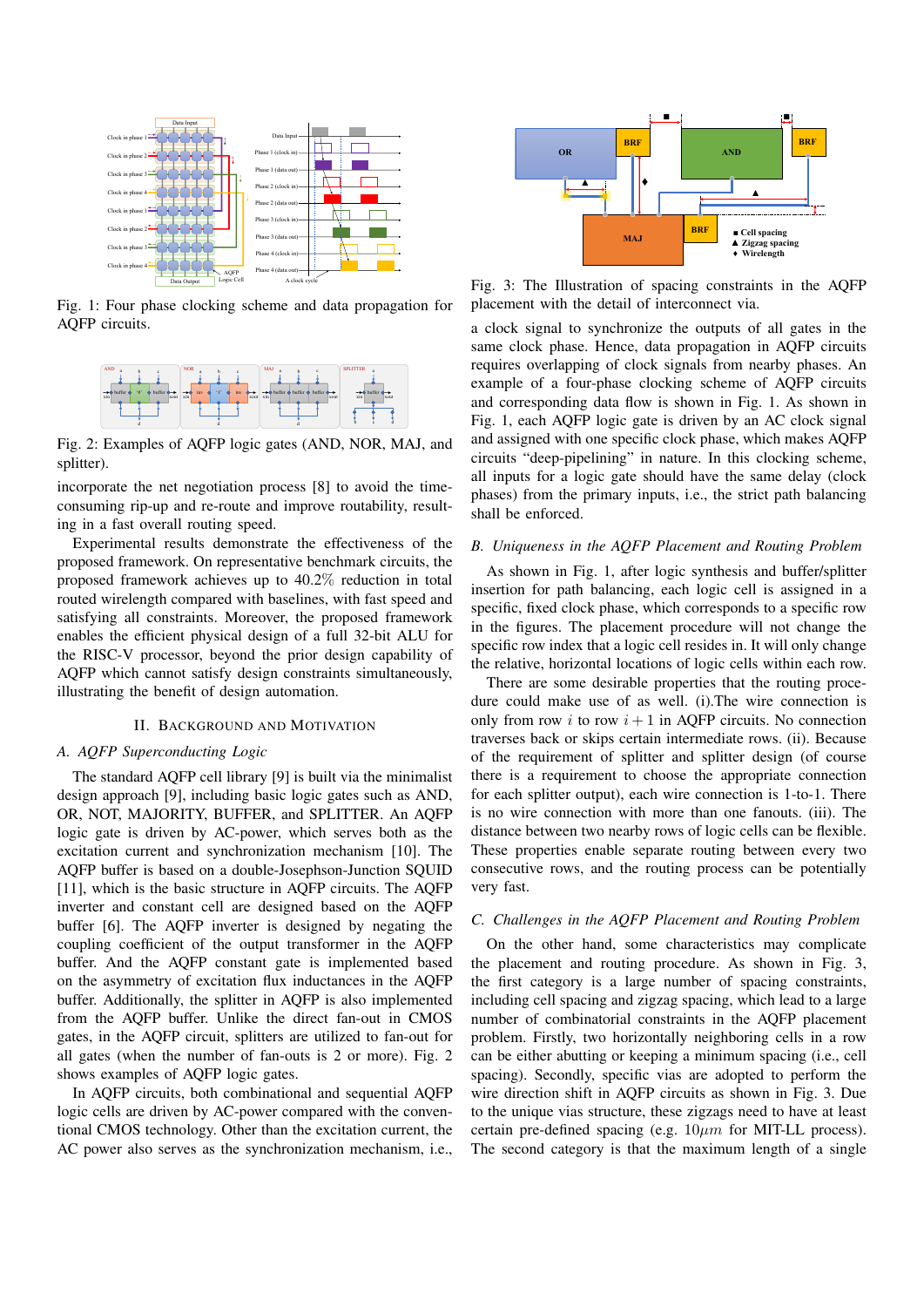connection is also limited to  $WL_{max}$  (e.g., 1mm in the MIT-LL process), beyond which additional buffer will be required. Please note that an entire row of buffers needs to be inserted for path logic balancing in AQFP.

These characteristics need to be accounted for to achieve functional and efficient placement and routing procedures. Due to the various spacing constraints, there exists a larger number of combinatorial constraints than CMOS-based placement problems, especially row-based placement ones (e.g., [12], [13]). Also, the maximum wirelength constraint is absent (or as a soft constraint) in CMOS placement and routing, not to mention the associated buffer insertions. These distinctions make it difficult to directly apply CMOS-based placement solutions to AQFP circuits.

## III. PROPOSED AQFP PHYSICAL DESIGN FRAMEWORK

The overall AQFP placement framework starts from a cell order determination process, mainly executes our proposed fixedorder row-wise placement algorithm, and finally our AQFP routing solution.

#### *A. Fixed-Order Row-Wise Placement Algorithm*

In this section, we refine the locations of AQFP cells *within a placement row* by assuming cells in other rows are fixed. Assume we are given an ordered sequence of cells from left to right  $1, 2, \ldots, N$ . The optimization will keep the order of cells within the row. Suppose there are  $N$  cells in the row and each cell  $i$  has a set of  $M$  discrete candidate locations  $L_i = \{x_i^1, x_i^2, \dots, x_i^M\}$  (corresponding to grids in AQFP fabrication). The location here refers to the lower-left corner of the cell. Later we will see that the selection of candidate locations can be utilized for cell legalization (satisfying various spacing constraints for AQFP).

Let  $w_i$  be the width of cell *i*. Let  $P_i = \{p_i^1, p_i^2, \dots, p_i^{K_i}\}\)$ the set of pins for cell  $i$ . Without abuse of symbols, we also use them to represent offsets of pins w.r.t the lower-left corner of the cell. Let  $E$  be the set of nets that the cells in the row are incident to. For each net e, we use  $p_i^k \in e$  to denote the pin of a cell i incident to the net. Then, we use  $WL(e)$ , which is short for  $WL(e; x_i, \forall p_i^k \in e)$ , to denote the wirelength cost of net e. For example, if we consider half-perimeter wirelength (HPWL),  $WL(e)$  can be written as,

$$
WL(e) = \max_{p_i^k \in e} (x_i + p_i^k) - \min_{p_i^k \in e} (x_i + p_i^k), e \in E.
$$
 (1)

This is a general problem formulation that applies to multi-pin nets and will work of course for AQFP nets which are restricted to two pins. For a set of nets  $E_m \subseteq E$ , there is a maximum limit of wirelength,  $WL_{max}$ . This is a general framework and it is possible that  $E_m = E$ .

The mathematical formulation for the fixed-order row-wise

placement can be written as follows,

$$
\min_{x_i} \quad \sum_{e \in E} WL(e),\tag{2a}
$$

$$
\text{s.t.} \quad WL(e) \le WL_{max}, \qquad \forall e \in E_m, \tag{2b}
$$

$$
x_{i-1} + w_{i-1} \ge x_i - Bz_i, \qquad i = 2, \dots, N, \qquad (2c)
$$

$$
x_{i-1} + w_{i-1} \le x_i - s_i^{min} z_i, \quad i = 2, ..., N,
$$
 (2d)

$$
x_i \in \{x_i^1, x_i^2, \dots, x_i^M\}, \qquad i = 1, 2, \dots, N \quad (2e)
$$

$$
z_i \in \{0, 1\},
$$
  $i = 1, 2, ..., N - 1,$  (2f)

where we introduce binary variable  $z_i$ , big positive constant  $B$ , and  $(2c)$ ,  $(2d)$  to ensure the placement is legal, as two horizontally neighboring cells in a row can either be abutting or keeping a minimum spacing  $s_i^{min}$ . If  $z_i = 0$ , then the two equations can be combined to  $x_{i-1} + w_{i-1} = x_i$ ; if  $z_i = 1$ , then only (2d) will be activated as  $x_{i-1} + w_{i-1} \leq x_i - s_i^{min}$ . Spacing requirements between pins can also be converted to the spacing between cell pairs because pin offsets are known given a cell. Thus, minimum spacing  $s_i^{min}$  varies from cell pair to cell pair, to generalize the spacing requirement between cells and pins. Equation (2b) guarantees special nets to satisfy the maximum wirelength constraint. Or we may incorporate parameter  $\gamma$  < 1 such that  $WL(e) \leq \gamma \cdot WL_{max}$ , as  $WL(e)$  only accounts for the horizonal distance, which is a lower bound of the wirelength estimate. Equation (2e) guarantees to select valid locations given fixed cells in other rows; this helps to satisfy the horizontal spacing requirement between pins in the target row and other fixed rows (i.e., zigzag spacing constraints).

As mentioned above, our target problem is a discrete optimization problem containing extensive combinatorial constraints, which is difficult to solve directly. On the other hand, if we relax (2b) into the objective with Lagrangian multiplier  $\lambda_e$ , we obtain the Lagrangian problem  $\mathcal{L}(x,\lambda)$  as follows,

$$
\min_{x_i} \quad \sum_{e \in E} WL(e) + \sum_{e \in E_m} \lambda_e(WL(e) - WL_{max}), \quad (3a)
$$

$$
\text{s.t.} \quad \lambda_e \ge 0,\tag{3b}
$$

Equation (2c) 
$$
\sim
$$
 (2f). (3c)

Given a specific  $\lambda$ , the Lagrangian subproblem  $\mathcal{L}(x; \lambda)$  tries to minimize a weighted wirelength.  $\mathcal{L}(x; \lambda)$  is still a discrete optimization problem. However, when we effectively select the candidate locations of cells for cell legalization (satisfying the spacing constraints in AQFP),  $\mathcal{L}(x; \lambda)$  essentially models a shortest path problem in a graph [14]–[16]. The cost of an edge in the graph can be written as,

$$
c(x_{i-1}^u, x_i^v) = SP(x_{i-1}^u, x_i^v) + \sum_{\substack{\exists p_{i-1} \in e, \\ \forall e \in E}} w_e \cdot WL(e),
$$
  

$$
SP(x_{i-1}^u, x_i^v) = \begin{cases} 0, & \text{if } x_{i-1}^u + w_{i-1} = x_i^v \text{ or } \\ & x_{i-1}^u + w_{i-1} \le x_i^v - s_i^{min}, \\ \infty, & \text{others}, \end{cases}
$$
(4)  

$$
w_e = \begin{cases} 1 + \lambda_e, & \text{if } e \in E_m, \\ 1, & \text{others}, \end{cases}
$$

where the first term  $SP$  denotes the spacing cost between two neighboring cells, and the second term denotes the total weighted wirelength cost of cell  $i-1$  for all the nets it incidents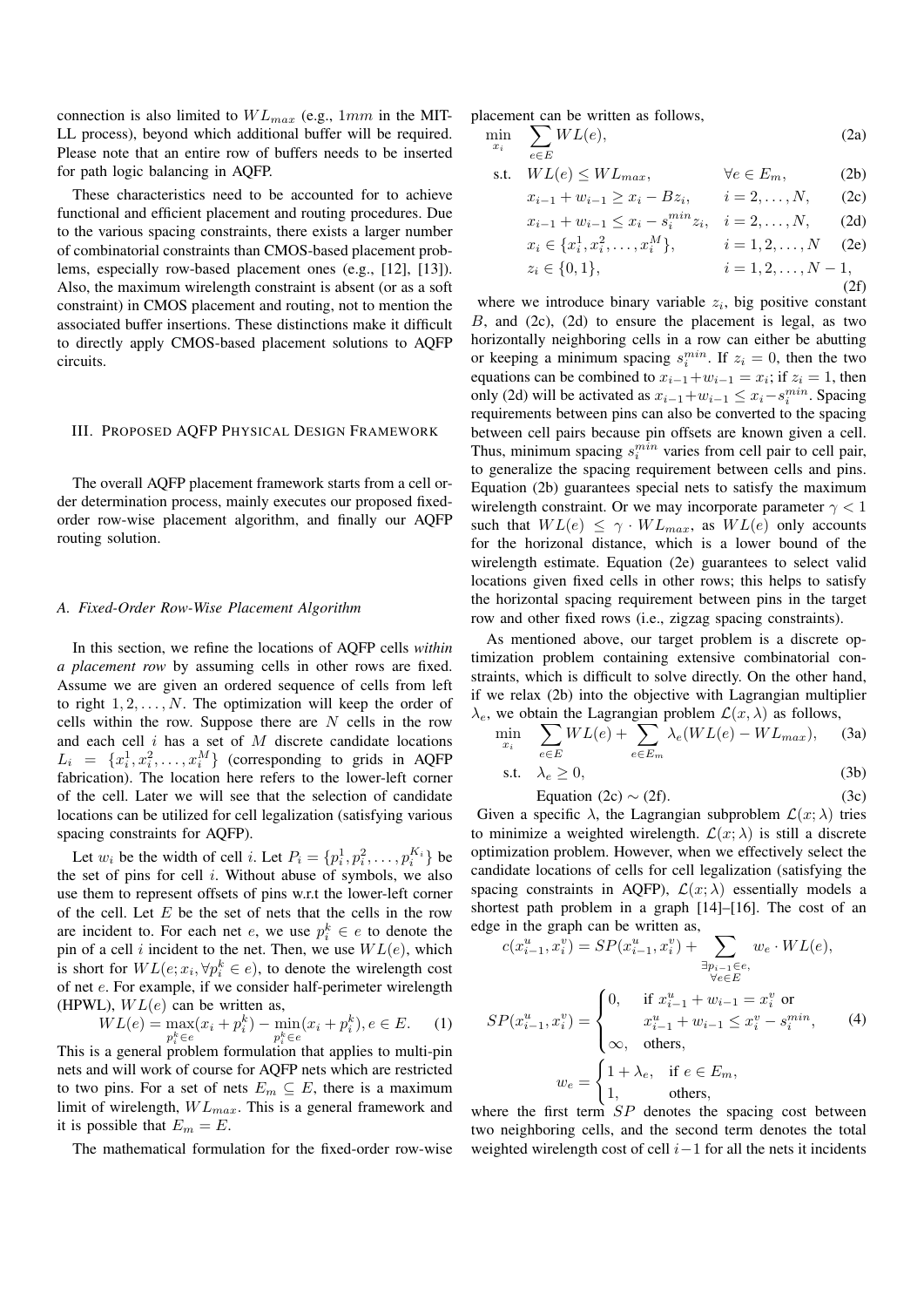to. It needs to be noted that the formulation assumes a pin in the row will only connect to other pins outside the row, which is true in the AQFP circuits.

With the analysis so far, we demonstrate that the Lagrangian subproblem  $\mathcal{L}(x; \lambda)$  is equivalent to the shortest path problem, which can be solved optimally in polynomial time. Then we can solve the original Lagrangian problem  $\mathcal{L}(x, \lambda)$  by iteratively solving the subproblem and updating the multiplier  $\lambda_e$ . The *subgradient method* is adopted to update the multiplier at the kth iteration,

 $\lambda_e^{k+1} = \max(0, \lambda_e^k + t_k(WL(e) - WL_{max}))$ ,  $\forall e \in E_m$ , (5) where  $t_k$  controls the step size of updating. According to the convergence condition given by [17], i.e.,  $t_k \to 0, \sum_{i=1}^k t_i \to$  $\infty$  when  $k \to \infty$ , we use  $t_k = \frac{1}{k^\alpha}$ , with constant  $\alpha < 1$  to control the solution quality and convergence speed.

Complexity analysis. The shortest path problem for the Lagrangian subproblem  $\mathcal{L}(x; \lambda)$  can be solved with topological traversal or dynamic programming in  $\mathcal{O}(M^2N)$  steps, with M as the number of discrete locations for each cell and  $N$  is the number of cells in the row [15]. The subgradient method has a convergence rate of  $\mathcal{O}(\frac{1}{k^{\alpha}})$ ,  $\alpha < 1$ . If we set  $\alpha = 0.5$ , then it is  $\mathcal{O}(\frac{1}{\sqrt{2}})$  $(\frac{1}{k})$ . In other words, to get  $\mathcal{L}(\lambda_{best}^k) - \mathcal{L}(\lambda^*) \leq \epsilon$ , it requires  $\mathcal{O}(\frac{1}{\epsilon^2})$  iterations [17]. In practice, it converges much faster than the bound, e.g., it takes 2,247.8s using the bound on the 8-bit Kogge-Stone adder, while our method takes only 66.38s for convergence.

Algorithm 1: Fixed-Order Row-Wise Placement Algorithm

- 1 Given an ordered sequence of cells  $1, 2, \ldots, N$ ;
- <sup>2</sup> Determine the optimal and legal locations of cells in this order;

 $3 \ \lambda_e \leftarrow 1, \forall e \in E;$ 

```
4 while Not converged do
```
- 5 Solve Lagrangian subproblem  $\mathcal{L}(x; \lambda)$  with the shortest path algorithm;
- 6 Update  $\lambda$  according to (5);

```
7 end
```

```
\bf{s} return cell locations x;
```
## *B. Buffer Row(s) Insertion to Satisfy Maximum Wirelength Constraint*

The above algorithm (Algorithm 1) provides a row-wise placement solution when the maximum wirelength constraint can be satisfied. On the other hand, through the subgradient method, it will indicate if  $WL_{max}$  cannot be satisfied simultaneously for all rows. In this case, certain row(s) of buffers need to be inserted, with more details to be described next. For largescale AQFP circuits, it is possible that the maximum wirelength constraint cannot be satisfied in row-wise placement due to very wide rows. In this case, we need to insert a whole row of buffers (or even multiple rows) between these two consecutive rows. Moreover, the row of buffers needs to be co-placed together with logic cell rows for facilitating routability and satisfying wirelength constraint.

First, buffers are ordered using a greedy scheme. Next, the placement of the buffer row can be solved using the fixedorder row-wise placement algorithm presented in Algorithm 1 since both the top row and bottom row are fixed. Through the subgradient method, if the maximum wirelength constraint  $WL_{max}$  cannot be satisfied, more buffer rows need to be inserted. The procedure will be repeated until there is no violation of the maximum wirelength constraint.

## *C. Overall Placement Algorithm*

The overall placement algorithm is based on the above fixed-order, row-wise placement solution. In the first step, we apply the existing cell order determination placement algorithm (e.g., the classical GORDIAN [18]) to determine the cell order in each row. Please note that the 1-D version of such an algorithm (which applies to our target problem) will be very sufficient. Next, we calculate the *estimated row width* as the summation of cell widths in one row, and this value for each row will not change after logic synthesis. We fix the cell location of the row with the largest estimated width, which will (approximately) determine the width of the whole circuit block. Then we execute the above row-wise placement algorithm for neighboring rows starting from the fixed one, thereby finishing the whole circuit block placement. In cases that violation of the maximum wirelength constraint  $WL_{max}$  exists, a buffer row will be inserted.

The overall AQFP placement algorithm is provided in Algorithm 2. One can observe that the overall placement algorithm has linear complexity with the total number of cell rows, including both logic cell rows and buffer rows.

| Algorithm 2: Overall AQFP Placement Algorithm              |  |  |  |  |  |  |  |  |
|------------------------------------------------------------|--|--|--|--|--|--|--|--|
| 1 Given the path balanced netlist and fixed $R$ clock      |  |  |  |  |  |  |  |  |
| phases (rows);                                             |  |  |  |  |  |  |  |  |
| 2 Determine the cell order in each row;                    |  |  |  |  |  |  |  |  |
| 3 Fix the cell locations in row $Max$ row with the largest |  |  |  |  |  |  |  |  |
| estimated width;                                           |  |  |  |  |  |  |  |  |
| 4 for row = Max row-1 to 0, Max row+1 to R do              |  |  |  |  |  |  |  |  |
| Solve the row-wise placement using Algorithm 1;<br>5       |  |  |  |  |  |  |  |  |
| Update cell locations in $row$ ;<br>6                      |  |  |  |  |  |  |  |  |
| while $WL_{max}$ violation exists do<br>7                  |  |  |  |  |  |  |  |  |
| Insert one buffer row;<br>8                                |  |  |  |  |  |  |  |  |
| Determine the buffer order;<br>9                           |  |  |  |  |  |  |  |  |
| Solve the buffer placement problem using<br>10             |  |  |  |  |  |  |  |  |
| Algorithm 1 (with modification discussed in                |  |  |  |  |  |  |  |  |
| Section $3.2$ ;                                            |  |  |  |  |  |  |  |  |
| Update buffer locations;<br>11                             |  |  |  |  |  |  |  |  |
| end<br>12                                                  |  |  |  |  |  |  |  |  |
| 13 end                                                     |  |  |  |  |  |  |  |  |

## *D. AQFP Routing based on Placement Results*

We develop an efficient AQFP routing algorithm based on the derived placement results. Thanks to the unique property that only row-wise routing is needed in AQFP, an integrated routing (instead of separate global and detailed routing) framework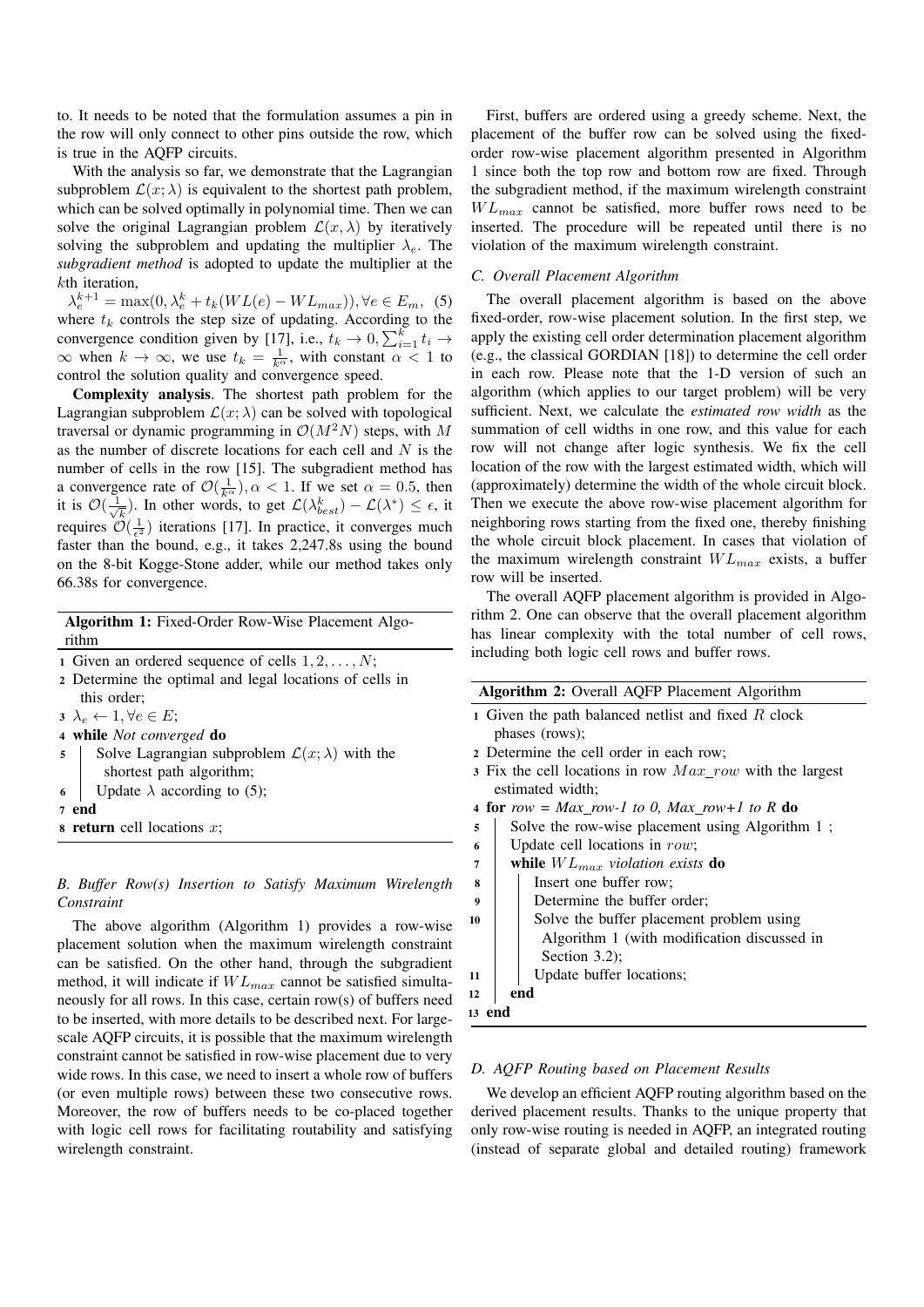

Fig. 4: The example comparison placement diagrams of an 8-bit Kogge-Stone adder (partial circuit).

is sufficient. We adopt the  $A^*$  routing algorithm [7] as the backbone algorithm for a single net. This algorithm is based on a priority queue and a lower bound estimation of the wirelength and is optimal for a single AQFP net because these nets are 1-to-1. For more compatibility with AQFP, we incorporate dynamic step size to reduce the computational complexity accounting for AQFP characteristics, e.g., the zigzag spacing constraint. The step size becomes the minimum spacing (e.g.,  $10\mu$ m for MIT-LL process) whenever the wire routing takes turns. Furthermore, we incorporate the net negotiation process [8], which allows net overlap in an early phase and then gradually increases the overlapping cost (both the historical and current cost terms) to resolve such overlaps. The net order in the negotiation-based routing process will prioritize those nets with longer estimated wirelength, to better satisfy the maximum wirelength constraint. Such negotiation-based A<sup>∗</sup> routing framework for AQFP can avoid the time-consuming rip-up and re-route process and improve routability, with a fast routing speed as shall be seen in experimental results.

## IV. EXPERIMENTAL RESULTS

In this work, we implement our framework using Python and the procedure runs on an AMD Ryzen Threadripper 2920X Processor with 12 high-performance cores and 24 parallel threads. We validate our proposed placement and routing framework using representative benchmark circuits for AQFP testing [5], [19], including 32-bit approximate parallel counter (apc32), 8 bit Kogge-Stone adder (adder8), decoder, 27-channel interrupt controller (c432), 32-bit sorter (sorter32), 32-bit approximate parallel counter (apc128).

#### *A. Placement Results and Comparisons*

Because of (i) the lack of previous systematic research on AQFP physical design, and (ii) the difficulty of directly applying CMOS-based physical design framework, we develop our baseline systems. The classic GORDIAN is adopted as our

initialization method for cell order determination. Compared with the conventional GORDIAN algorithm, we only place the horizontal location of logic cells, whereas the vertical location is pre-determined by the rows (clock phases). However, the result incurs logic cell overlapping issues and constraints violations for AQFP circuits, which calls for effective cell overlap removal operation or a more detailed placement process. Fig. 4(a) demonstrates the partial result of an 8-bit Kogge-Stone adder. As a result, we develop two enhanced baselines as follows:

*1) GORDIAN w/ overlap removal:* To remove the cells overlap with minimal wirelength increase, we place the cells in the order of the obtained horizontal values based on the initial GORDIAN results, with an example shown in Fig. 4(b).

*2) GORDIAN w/ buffer alignment:* It is observed that a considerable number of consecutive buffers are inserted to achieve path balancing. Therefore, we implement an enhanced placement algorithm by performing buffer alignment as shown in Fig. 4(c), resulting in straightly vertical connections. At the downside, consecutive buffer alignment can cause irregular (not in a rectangle shape) placement results.

*3) Our proposed placement algorithm:* As introduced above, our proposed algorithm starts from GORDIAN initialization and leverages the optimal fixed-order, row-wise placement solution. As shown in Fig. 4(d), our proposed algorithm can achieve a (near-)evenly distributed placement results with a (near-)optimal solution within polynomial time.

The detailed comparison results are shown in TABLE I. Total half-perimeter wirelength (HPWL) and routed wirelength (WL) are measured as our comparison criteria. The former is estimated in the placement phase, while the latter is the actual results derived after routing (negotiation-based A<sup>∗</sup> routing tailored for AQFP circuits, for both proposed placement results and baselines). Compared with baselines, our proposed AQFP placement algorithm can reduce the total HPWL estimation up to 45.9% and the total routed WL up to 40.2% at a fast speed. Additionally, for the first time, we perform a complete placement for the AQFP 32-bit ALU circuit, resulting in a total of 3,536 mm HPWL estimation, finished in 4,238 seconds. We do not show the comparison with baseline systems on this ALU, because the baseline systems cannot satisfy the maximum wirelength constraints for this circuit, thus resulting in invalid placement/routing results.

#### *B. Routing Results and Comparisons*

To demonstrate the effectiveness of our proposed physical design framework, we compare the final results between the above two placement baselines using our proposed routing algorithm with our proposed framework. Due to the feature of MIT-LL technology, two metal layers can be utilized for routing, which means there are a certain number of routing tracks on top of the cells. Therefore, we compare the total number of additional tracks outside the cells, which has a direct effect on the total area cost of the AQFP circuits. Detailed results are shown in TABLE II. It shows that our proposed physical design framework can efficiently reduce the number of tracks outside cells with a faster routing speed